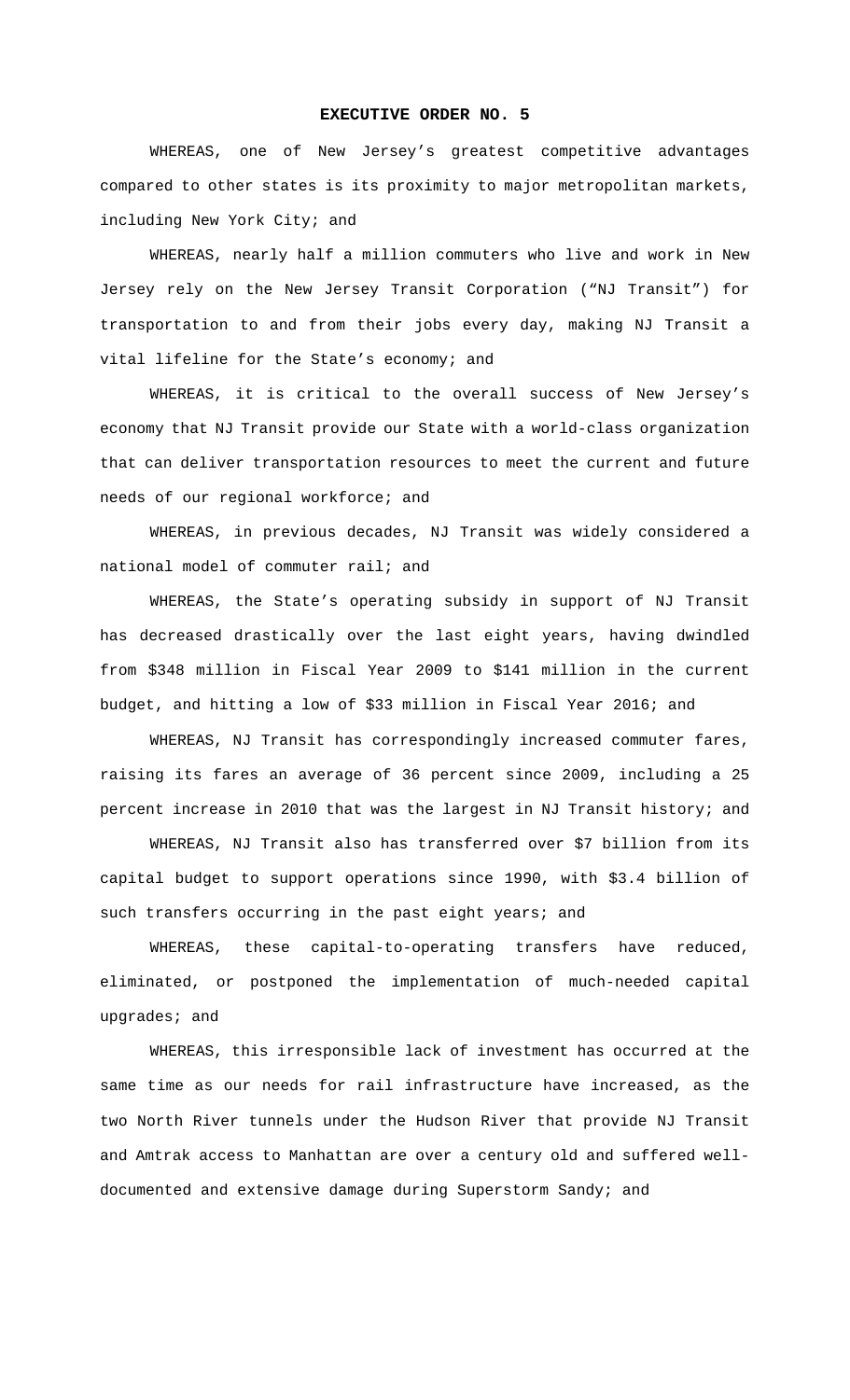WHEREAS, the implications of these infrastructure needs became far more dire after the cancellation of the Access to the Region's Core tunnel; and

WHEREAS, NJ Transit experienced the most accidents last year of any of the ten largest U.S. commuter railroads from 2011 to 2016; and

WHEREAS, some of these accidents have resulted in injuries and deaths, including the crash at Hoboken Terminal on September 29, 2016; and

WHEREAS, NJ Transit also led the nation in mechanical breakdowns in 2015, with over 50 percent more breakdowns than the second-highest ranking railroad; and

WHEREAS, NJ Transit is subject to a federally-mandated December 31, 2018 deadline for installing Positive Train Control technology, which is a valuable addition to the safety resources available to rail operations; and

WHEREAS, as of the end of September 2017, NJ Transit had reportedly equipped less than 6 percent of its trains with the necessary technology, and had yet to operate the technology on any mile of track on any of its lines; and

WHEREAS, NJ Transit's failures to meet its own milestones for the installation of Positive Train Control led the Federal Railroad Administration to recommend earlier this month that NJ Transit pay monetary penalties of \$12,000; and

WHEREAS, Amtrak's derailments last spring illustrated the need for significant track repairs at Penn Station; and

WHEREAS, these repairs led to what was widely called the "summer of Hell" for commuters, where riders of the Morris-Essex line were diverted to Hoboken and faced with significantly longer commutes; and

WHEREAS, even after the summer of Hell ended, morning peak trains to Penn Station were on time only about three-quarters of the time in the month of September; and

WHEREAS, New Jerseyans should not have to constantly worry about whether they can make it to their jobs on time because of train delays

2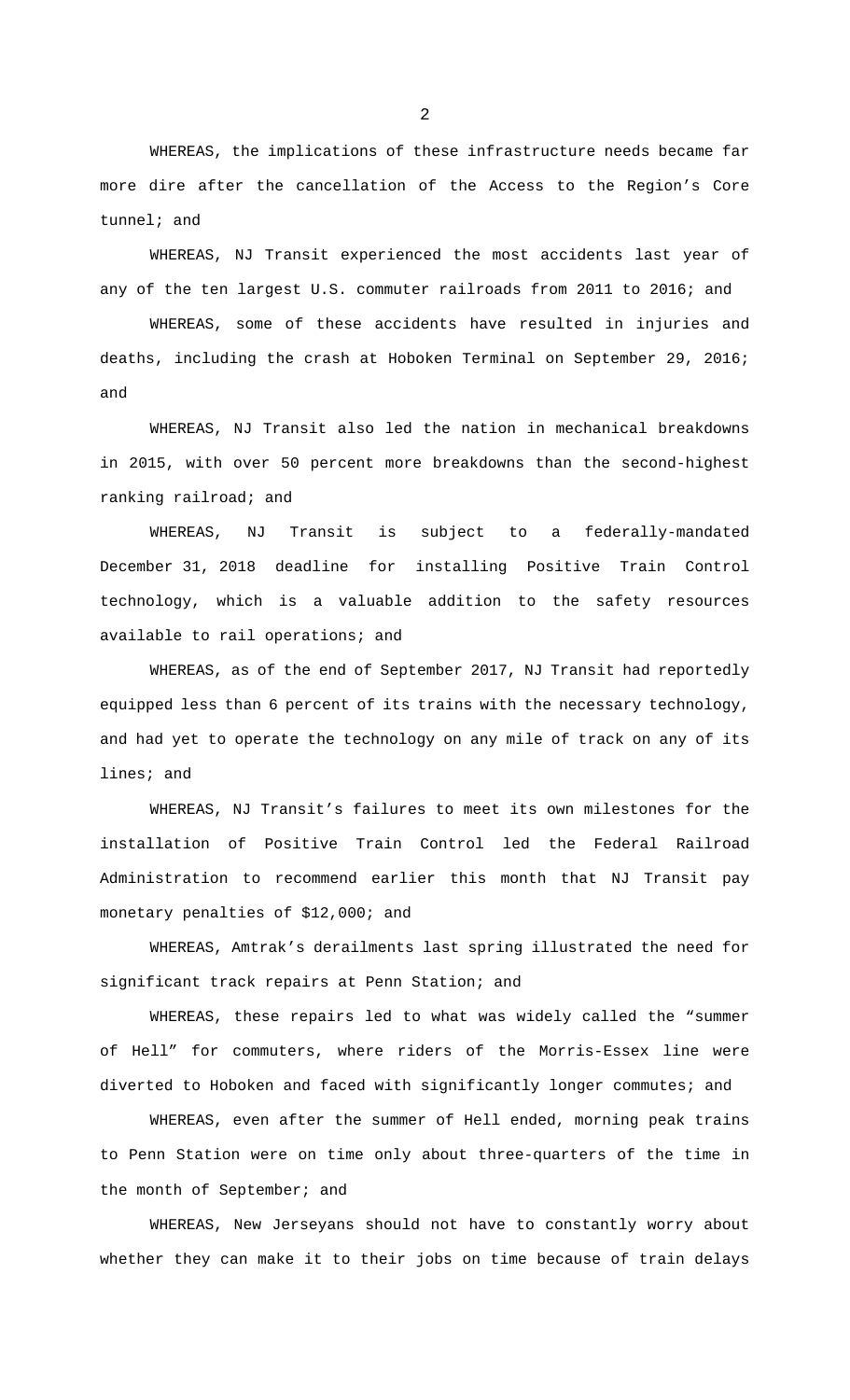or whether their personal safety will be imperiled while traveling on NJ Transit; and

NOW, THEREFORE, I, PHILIP D. MURPHY, Governor of the State of New Jersey, by virtue of the authority vested in me by the Constitution and by the Statutes of this State, do hereby ORDER and DIRECT:

1. The Commissioner of Transportation, who also serves as Chair of the NJ Transit Board, shall engage and direct one or more independent consultants to conduct a comprehensive strategic, financial and operational assessment of NJ Transit that will provide insights and recommendations for defining and implementing a new target operating model to create a world-class transportation corporation. The review shall include, but not be limited to:

a. A review of NJ Transit's current sources of funding, and an evaluation of whether the sources are adequate to meet both NJ Transit's current operating needs and necessary capital upgrades;

b. A review of the leadership structure at NJ Transit, including whether changes should be made to the board, the executive staff, and the line divisions to improve the decision-making process and establish best practices for corporate governance;

c. An overview of personnel hiring and protocols, including a focus on whether NJ Transit is attracting the talent it needs and how to establish and accomplish those goals for the future;

d. An analysis of NJ Transit's current relationship with Amtrak, including a thorough examination of how issues at Penn Station are being handled and an update on the status of NJ Transit's payments to Amtrak;

e. Recommendations on how to make the NJ Transit experience better for its customers, including: (1) technology improvements that can be made to its mobile application, (2) reporting of performance to the public, (3) the physical infrastructure of stations, platforms, and cars, and (4) the feasibility of greater use of cross-honoring agreements; and

3